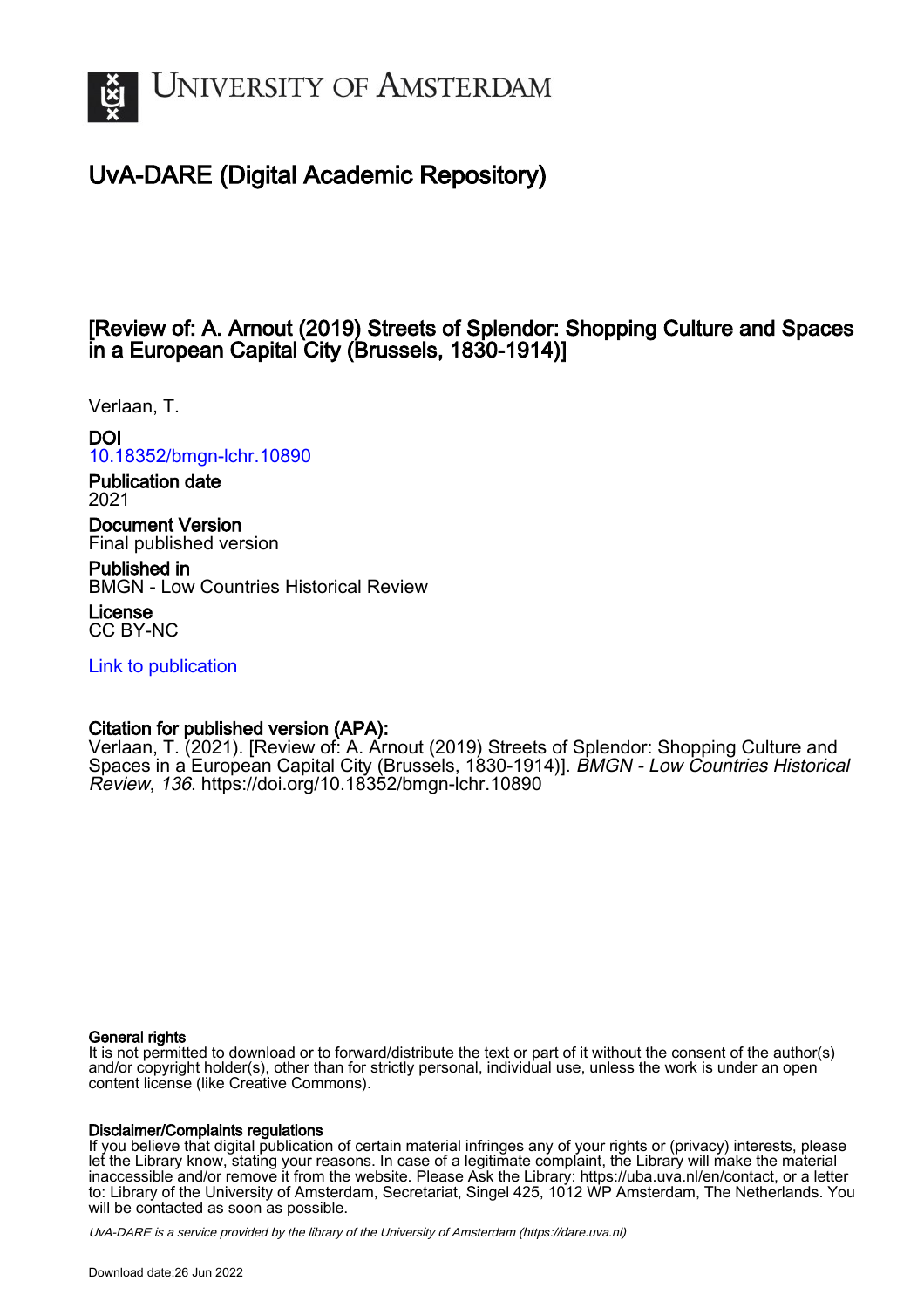Anneleen Arnout, *Streets of Splendor: Shopping Culture and Spaces in a European Capital City (Brussels, 1830-1914)* (Abingdon: Routledge, 2019, 291 pp., isbn 9780815379225).

> Shopping, both as a form of leisure and as an economic activity, is increasingly losing its obviousness in our time. covid-19 and social distancing have scared consumers from the streets and threaten to be the final push for shopkeepers already struggling with high rents and the advent of online shopping. The death of the high street, which is admittedly stronger felt in suburban and rural areas than in urban settlements, has social and cultural consequences as well. Less business means fewer eyes on the streets and decreasing social control. The looming triumph of online retailing also results in shopping being increasingly seen as an individual activity, something you do solitarily behind a computer screen rather than with family members or a group of friends. The current misery is vividly contrasted by the consumer landscapes of the nineteenth and early twentieth century, when the Industrial Revolution and rapid urban growth brought the central streets of Western cities to life. This is the narrative of Anneleen Arnout's *Streets of Splendor*, the published version of her PhD thesis (2015, ku Leuven) on the spatial and cultural aspects of shopping in central Brussels during the modern period.

> In her introduction, Arnout is quick to point out that the streets of Brussels have always been busy and that the division between pre-modern and modern times is not as stark as often presumed. Rather than viewing nineteenth-century innovations in the city's shopping landscape as a linear movement from traditional to modern, she investigates older and newer forms of retailing in co-existence. Thus, the reader is presented with a wide array of shopping typologies, from open-air markets to arcades, department stores and the spaces in between, such as streets and pavements. However, according to Arnout, shopping landscapes consist of more than just spatial elements; they are also the social, economic and cultural environments in which people interact with retailers and each other. With this interdisciplinary and comprehensive approach, Arnout places herself firmly in the field of urban history, which is grounded in comparison and the integration of different academic disciplines into a coherent whole. In line with the thinking of French philosopher and sociologist Henri Lefebvre, she is mostly interested in the interaction between urban space and its users. While Arnout is definitely not the first urban historian to operationalise the work of Lefebvre, she is one of the few to fruitfully apply his distinction between urban space as a physical space, its official representation by the powers that be, and how it is used in everyday life.

Published by Royal Netherlands Historical Society | KNHG Creative Commons Attribution-NonCommercial 4.0 International License doi[: 10.18352/bmgn-lchr.10890](http://doi.org/10.18352/bmgn-lchr.10890) | [www.bmgn-lchr.nl](http://www.bmgn-lchr.nl) | e-issn 2211-2898 | print issn 0165-0505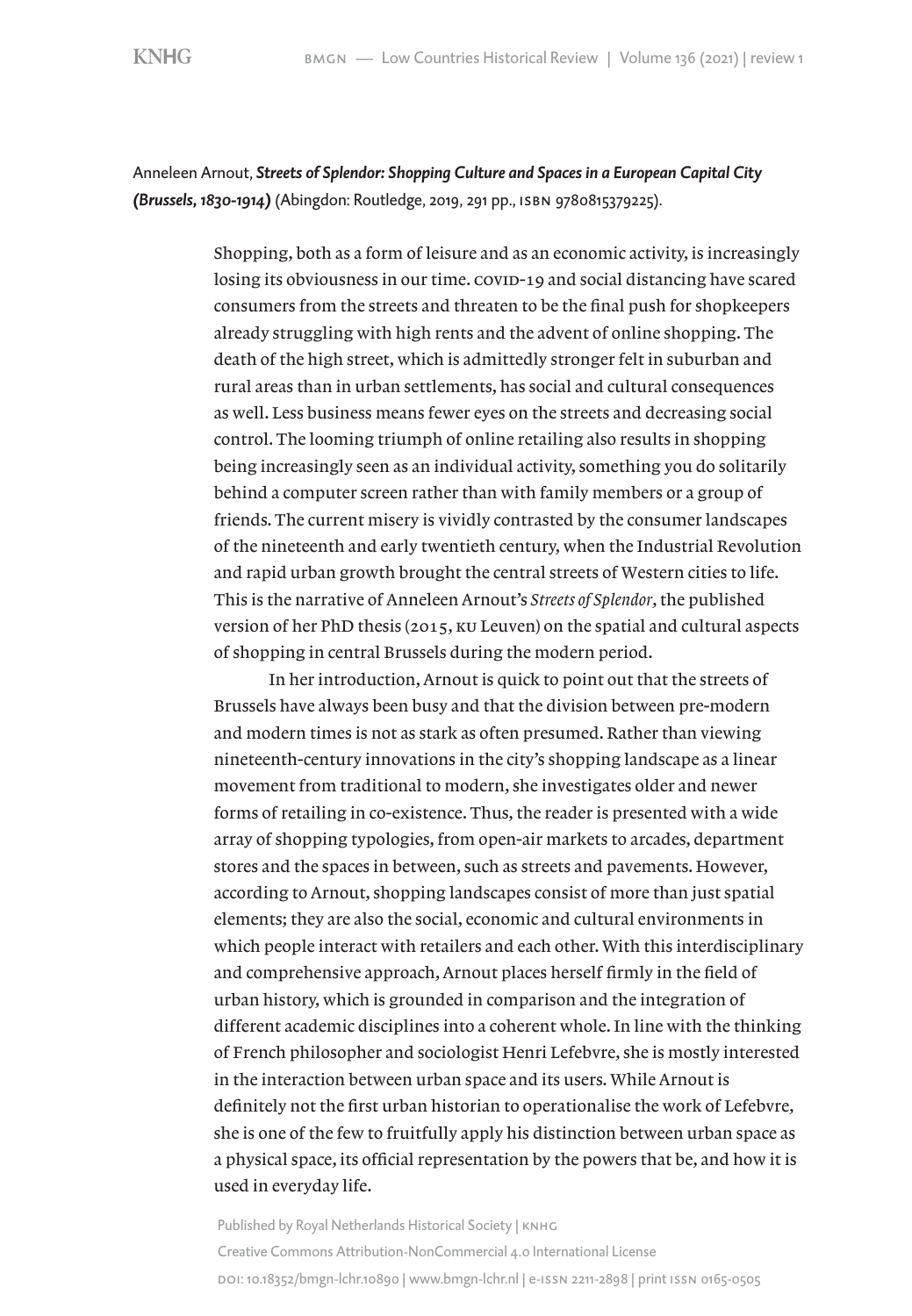From this spatial approach, Arnout examines the quantitative and geographic changes in Brussels' shopping landscape, its urban and commercial sites and their mutual relations, and how contemporaries actually experienced urban modernity. The latter research focus is inspired by the work of David Harvey and Marshall Berman, two other household names in the field of urban history. Brussels seems a logical case study due to its relatively small size and the municipal ambitions to transform the city into the representative capital of a new nation state, as well as its absence in a historiography traditionally centred around Paris and London. Of course, the author's work location and knowledge of the Dutch and French languages will have played a role here as well. In her introduction, Arnout is refreshingly honest about the alternative, mostly economic approaches to her topic and the sources and methodology she eventually chose to work with, which concern a balanced mix of newspaper research, consultation of commercial directories, data modelling and the use of Geographic Information System technologies.

The book is chronologically and thematically ordered, taking the reader on an urban safari through nineteenth-century Brussels. On her way, Arnout lives up to her promise to illuminate both spaces and the actors within them. The reader gets to understand why shopkeepers in the Rue de Madeleine began to make use of shop windows to lure customers in, how international department stores such as Tietz and Au Bon Marché arrived in the streets of Brussels, and how they supplemented rather than threatened the existing shopping landscape. By doing so, she also sheds a new light on the ways in which public and private partners worked together to redevelop working-class districts into spectacles of bourgeois consumption. Here, to give the victims of these sanitation efforts a voice, the book has to rely on fictional accounts such as novels – a makeshift solution that is understandable given the lack of primary sources detailing the experiences of the lower classes. Besides class, Arnout gives ample attention to shopping as a gendered practice, for example by investigating how arcades were advertised as places where women could go shopping alone, or how the same locations invited homosexual men to solicit each other for prostitution. While discussing these locations, the author never fails to integrate her narrative into a broader historiography and concurring developments in other Western European cities. Thus, her study not only speaks to those interested in the history of Brussels, but also to those looking for an empirical investigation of nineteenth-century urban modernity. With its strive to rationalise streetscapes and enhance the circulation of people, goods and capital, the transformation of Brussels in this era was indeed an utterly modern undertaking.

*Streets of Splendor* is a welcome addition to a growing body of literature on the nineteenth-century history of Dutch and Belgian cities, and sits well amongst other recent studies by younger colleagues such as Tymen Peverelli and Anne Petterson, and more senior scholars such as Jan-Hein Furnée and Clé Lesger. As with any other monograph, a few minor flaws should be